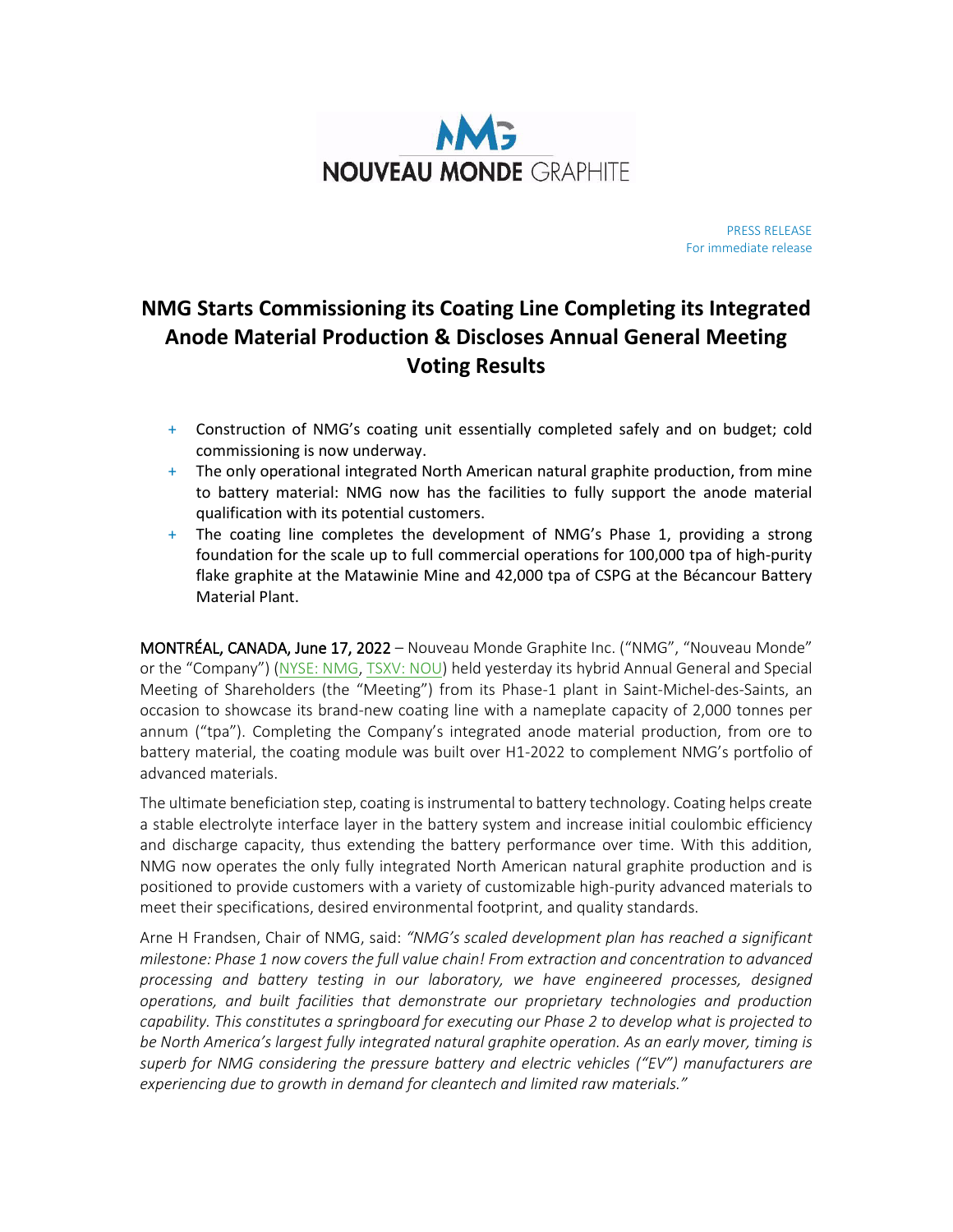

*From mine to battery materials, NMG is developing what is projected to be North America's largest fully integrated natural graphite operation at the markets' doorstep:<https://youtu.be/B0NGZE8tQHw>*

NMG's innovative coating technology is projected to generate up to 25% energy reduction compared to the dominant manufacturing operations, with a minimal environmental footprint thanks to the Company's access to clean hydropower and its strong ESG operational parameters. The technology built in this Phase 1 is planned to be replicated and scaled up for the Phase-2 Bécancour Battery Material Plant, for a planned 42,000-tpa production at the commercial level. The Company's engineering team in collaboration with specialized firms have secured a technology that provides versatility for the use of different precursors as research and development advances.

Cold commissioning of the kiln and utilities is underway with NMG's and the equipment's supplier technical team onsite; hot commissioning is expected to start shortly after with the objective of processing the first tonne of material at the beginning of Q3-2022. The Company expects stable production by the end of Q3-2022 to support product qualification, operational optimization, and detailed engineering of the Phase 2 Bécancour Battery Material Plant.

Eric Desaulniers, Founder, President, and CEO of NMG, commented: *"I am extremely proud of our team who has delivered a highly technical project safely and on budget amidst a complex environment shaken by logistical turbulences, labor shortages and rising inflation. We are now set*  to provide a turnkey supply of anode material to our potential customers, reinforcing our active *commercial discussions and bringing us one step closer to signing an offtake agreement with a strategic anchor customer."*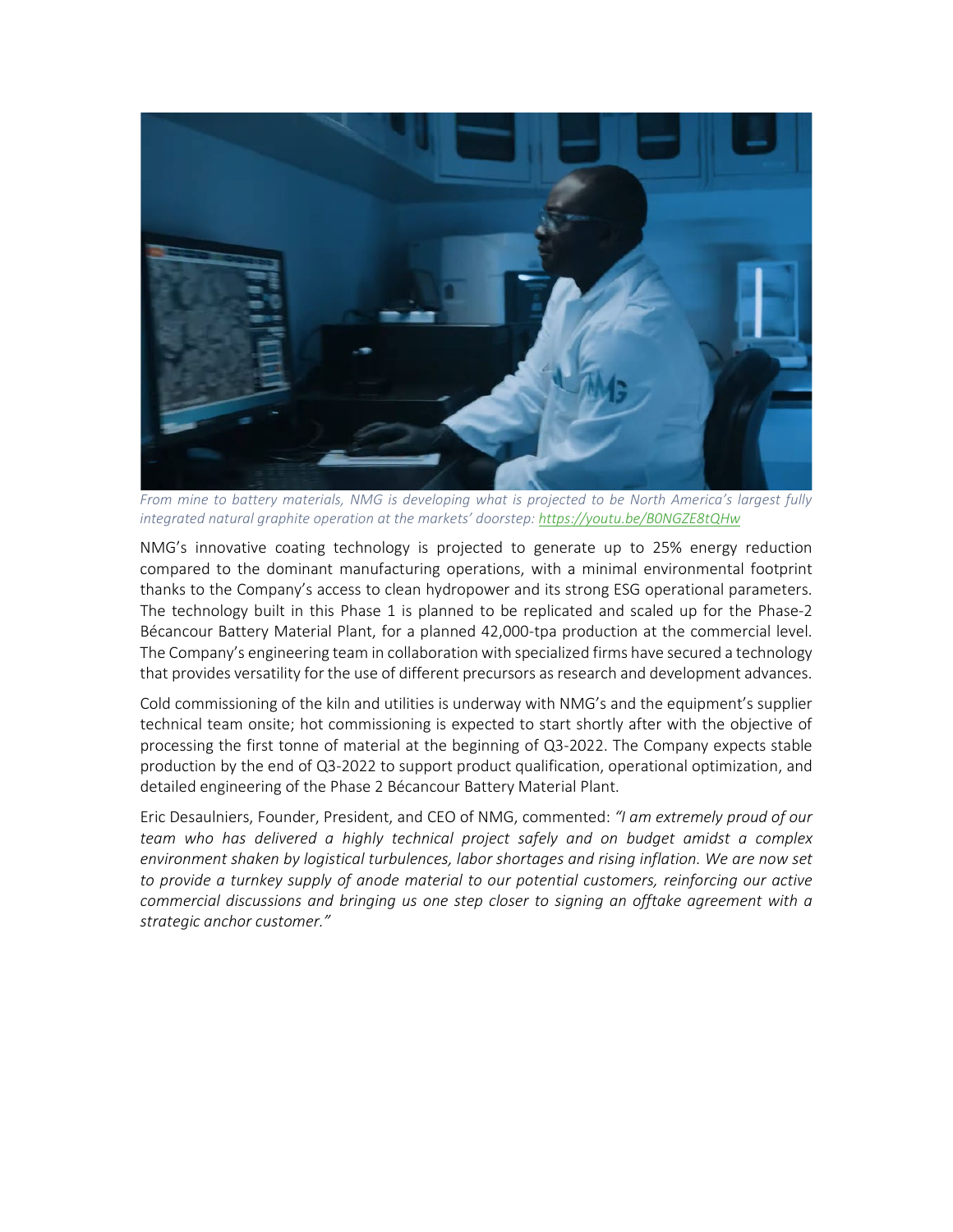

*NMG's brand new 2,000-tpa coating module is being commissioned; production of CSPG expected by the end of Q3-2022.* 

Spherical purified graphite ("SPG") extracted from the Company's Matawinie deposit and produced through its Phase-1 concentrator, shaping unit and purification facility, will be refined with a nano layer of carbon to qualify the material for anode application. Production of coated spherical purified graphite ("CSPG") in commercial-like settings, with NMG's ore, technology and facilities, further advances commercial discussions with potential customers with a view towards the completion of an offtake agreement.

# Matters Voted upon at the Meeting and Results

The Company also announced today the results of voting at the Meeting. Each of the seven nominees listed in the Company's management information circular dated May 12, 2022, provided in connection with the Meeting were elected as directors of the Company.

Shareholders also adopted all other resolutions submitted for their approval, including the appointment of PricewaterhouseCoopers LLP as the auditors of the Company to hold office until the close of the next annual meeting of the Company and the authority given to directors to set its compensation, and the ratification and confirmation of the stock option plan of the Company.

The complete voting results for each item of business are as follows:

| ' Name of Nominee .     |            | Votes in Favor 9% Votes in Favor |         | Votes Withheld % Votes Withheld |
|-------------------------|------------|----------------------------------|---------|---------------------------------|
| Daniel Buron            | 27.047.382 | 99.38%                           | 169.213 | $0.62\%$                        |
| <b>Eric Desaulniers</b> | 27,195,576 | 99.92%                           | 21.019  | 0.08%                           |

#### ELECTION OF DIRECTORS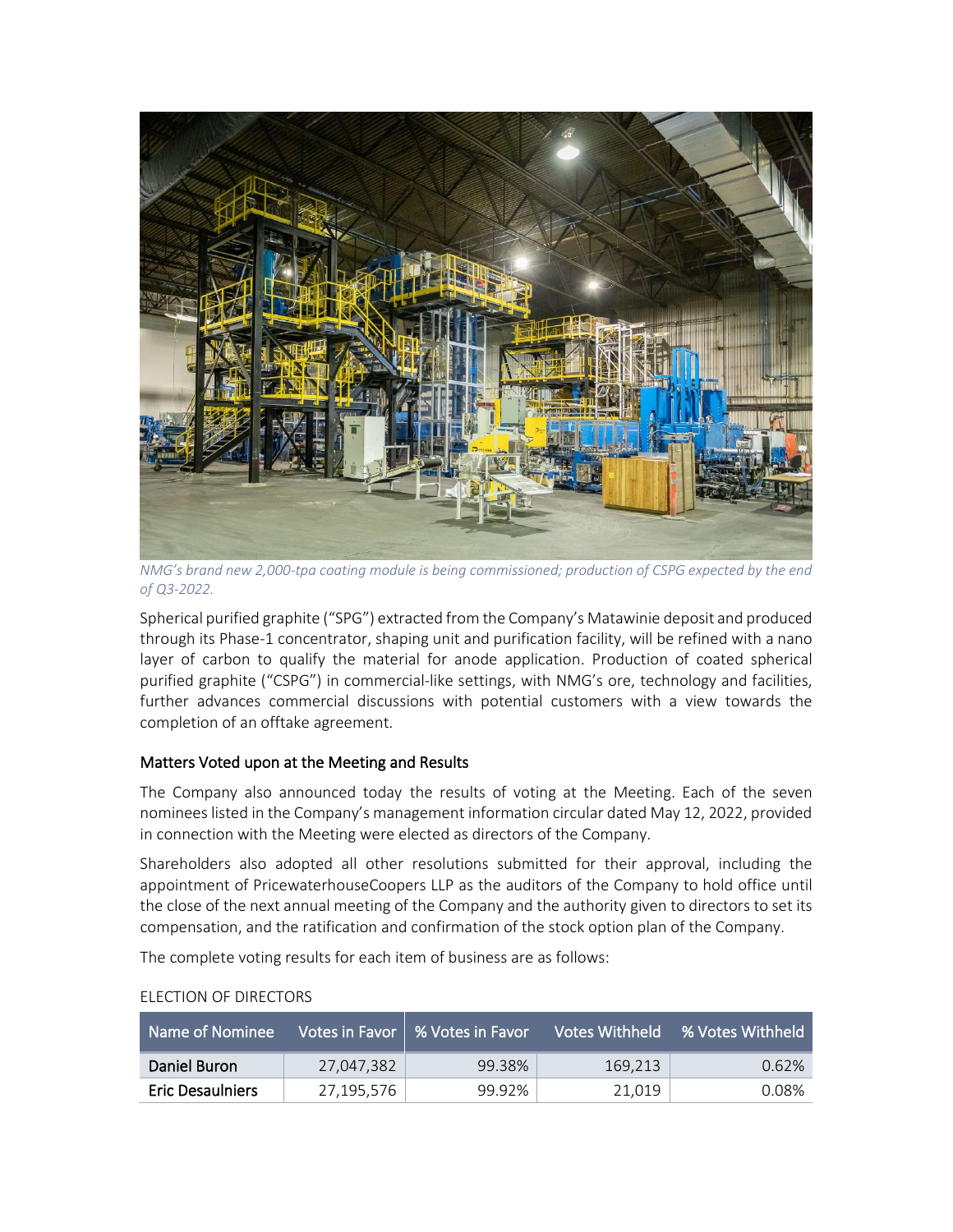| Arne H Frandsen      | 26,278,327 | 96.55% | 938.268 | 3.45% |
|----------------------|------------|--------|---------|-------|
| Jürgen Köhler        | 27,188,195 | 99.90% | 28,400  | 0.10% |
| Nathalie Pilon       | 27,202,861 | 99.95% | 13.734  | 0.05% |
| James Scarlett       | 27,034,959 | 99.33% | 181.636 | 0.67% |
| <b>Andrew Willis</b> | 27,164,762 | 99.81% | 51,833  | 0.19% |

#### APPOINTMENT AND COMPENSATION OF AUDITORS

| Votes in Favor | % Votes in Favor | Votes Withheld | % Votes Withheld |
|----------------|------------------|----------------|------------------|
| 30,130,892     | 99.81%           | 56.359         | 0.19%            |

RATIFICATION AND CONFIRMATION OF THE COMPANY'S STOCK OPTION PLAN

| Votes in Favor | <b>1% Votes in Favor</b> | <b>Votes Against</b> | % Votes Against |
|----------------|--------------------------|----------------------|-----------------|
| 26.120.204     | 95.97%                   | 1,096,391            | 4.03%           |

Details of the voting results on all matters considered at the Meeting are available in the Company's report of voting results, which is available under Nouveau Monde's profile on SEDAR at [www.sedar.com](https://cts.businesswire.com/ct/CT?id=smartlink&url=http%3A%2F%2Fwww.sedar.com&esheet=52447195&newsitemid=20210617005813&lan=en-US&anchor=www.sedar.com&index=1&md5=381a67c6ad6ee29e21ced3ae70a3bd42) and on EDGAR at [www.sec.gov.](https://cts.businesswire.com/ct/CT?id=smartlink&url=http%3A%2F%2Fwww.sec.gov&esheet=52447195&newsitemid=20210617005813&lan=en-US&anchor=www.sec.gov&index=2&md5=99321149a762b0a7b99187d8bdd807ee)

# About Nouveau Monde Graphite

Nouveau Monde Graphite is striving to become a key contributor to the sustainable energy revolution. The Company is working towards developing a fully integrated source of carbon-neutral battery anode material in Québec, Canada for the growing lithium-ion and fuel cell markets. With low-cost operations and enviable ESG standards, NMG aspires to become a strategic supplier to the world's leading battery and automobile manufacturers, providing high-performing and reliable advanced materials while promoting sustainability and supply chain traceability. [www.NMG.com](http://www.nmg.com/) 

# **Contact**

Julie Paquet VP Communications & ESG Strategy +1-450-757-8905 #140 [jpaquet@nmg.com](mailto:jpaquet@nmg.com)

# MEDIA INVESTORS

Marc Jasmin Director, Investor Relations +1-450-757-8905 #993 [mjasmin@nmg.com](mailto:mjasmin@nmg.com)

Subscribe to our news feed: [https://NMG.com/investors/#news](https://nmg.com/investors/#news)

# Cautionary Note Regarding Forward-Looking Information

*All statements, other than statements of historical fact, contained in this press release including, but not limited to those describing the impact of the foregoing on the project economics, the intended production capacity of the Company's Phase-2 operations, the potential results and benefits of the Company's proprietary coating technology, including the potential reduction in energy consumption, the timelines of the various*  initiatives and deliverables described in this press release, future demand for batteries and EVs, the objective *of developing the largest fully integrated natural graphite operation in North America, and those statements which are discussed under the "About Nouveau Monde" paragraph and elsewhere in the press release which essentially describe the Company's outlook and objectives, constitute "forward-looking information" or*